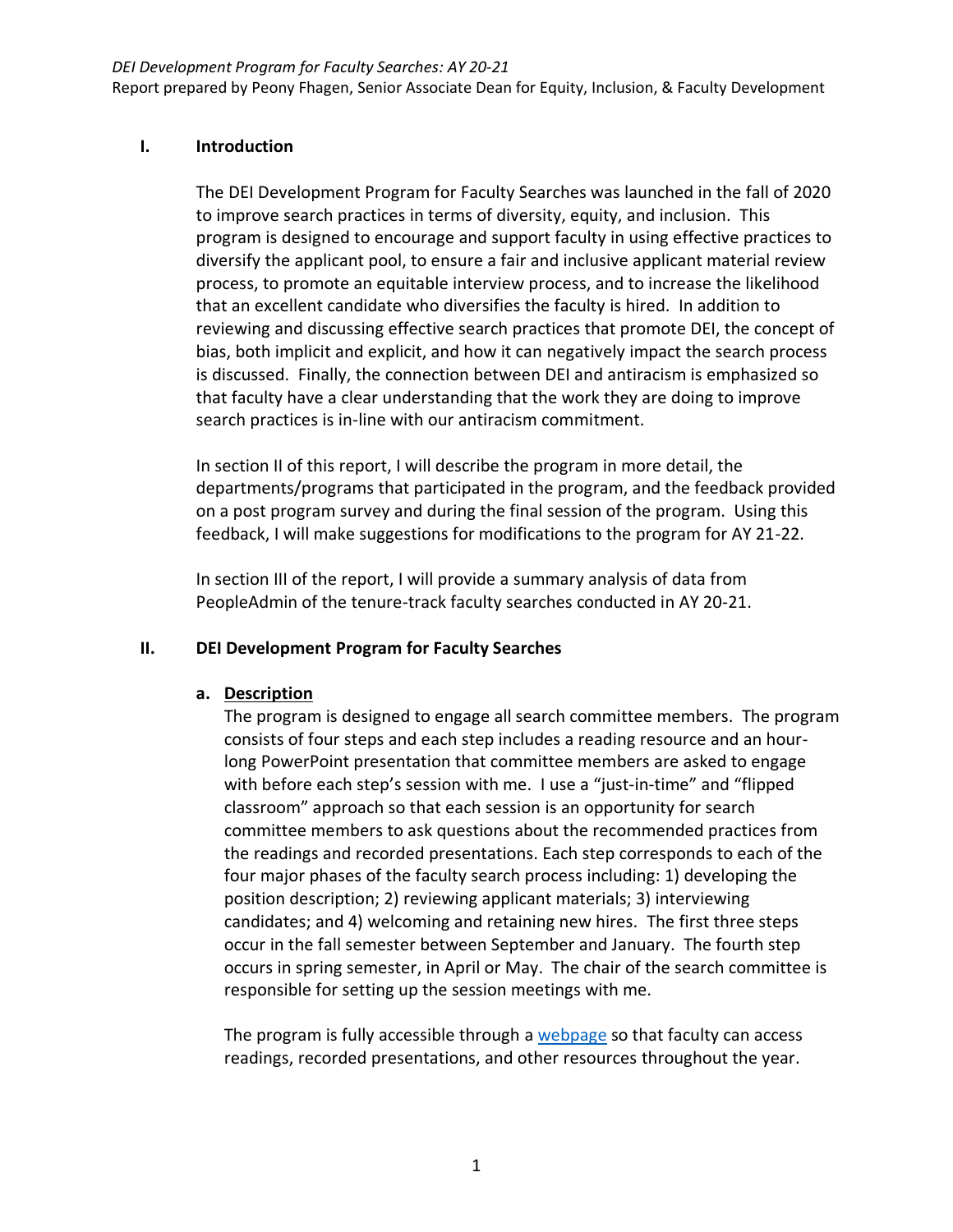# **b. Participants**

There were 9 departments/programs that participated in the program in AY 20- 21 and they include Education, Economics & Business, English, Environmental Science, Human Biology and Kinesiology, Math & Computer Science, Physics, Political Science, and Psychology. One department, Political Science, conducted two tenure-track faculty searches. Thus, there were a total of 10 tenure-track faculty searches. Another department, Math & Computer Science, conducted a search for a faculty member at the level of full professor. The demographic data for that search is not counted in the analysis provided in section 3. In addition, two departments did not complete all steps in the program. Finally, only searches that lead to a hire are included in the analysis provided in section 3.

# **c. Feedback**

Faculty who served on search committees were asked to complete the survey on their own time during the final step 4 session. A Qualtrics link was provided during the step 4 session, on the program's webpage, and in an email sent to all search committee chairs who were asked to remind their committees to complete the survey. The program survey consisted of 8 open-ended questions:

- 1. What were the main benefits of the program for you?
- 2. What do you think about the meeting sessions to discuss the application of DEI strategies to searches?
- 3. How has the program impacted your engagement with your search committee throughout the search process?
- 4. How has the program helped you better understand the concepts of diversity, equity, and inclusion?
- 5. What search strategies do you think were the most effective in decreasing bias and increasing diversity, equity, and inclusion in the search process?
- 6. From your perspective, how does the program contribute to the antiracism implementation plan?
- 7. Is there anything else you would like to share about your experience with the DEI Development Program for Faculty Searches?
- 8. Do you think it is beneficial for faculty to participate in the program each academic year?

Twenty-one faculty provided anonymous feedback. Ninety percent of the faculty surveyed found the program useful; answering each open-ended question with responses that demonstrated the effectiveness of the program in positively supporting committees in the search process. These faculty indicated that there were several benefits to the program including learning how to structure a search, getting to converse with department and program members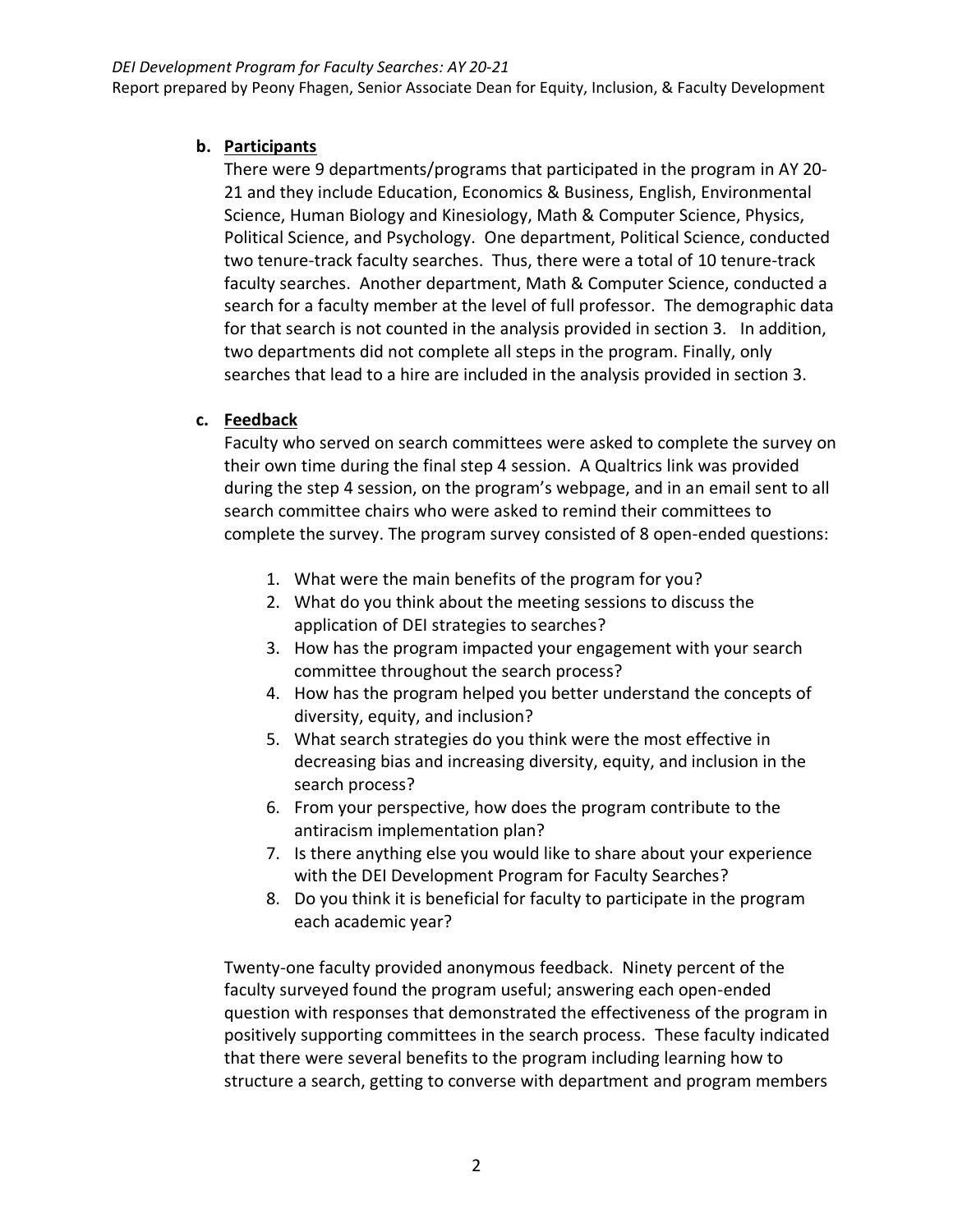#### *DEI Development Program for Faculty Searches: AY 20-21*

Report prepared by Peony Fhagen, Senior Associate Dean for Equity, Inclusion, & Faculty Development

about the process before beginning the review of the applicant materials, identifying a better process for establishing the short list of candidates, getting

everyone on the same page about the process, becoming more comfortable discussing racism and biases, using the "just in time" approach, increasing coordination and organization of the search, and increasing focus on core attributes of each position/candidate that matters.

In terms of the meeting sessions for each step, these faculty also indicated that they appreciated the opportunity to discuss the process and strategies with someone outside of the search committee. Some faculty identified ways they saw the program impacting interactions between committee members including interactions around DEI being more guided and open, and committee members feeling more comfortable holding each other accountable for using strategies that decrease bias and increase diversity, equity, and inclusion. One faculty member stated that "it is beneficial for the entire committee to come together, with Dean Fhagen, to discuss these issues. It allows everyone on the committee to voice their opinions and concerns, if any, and to be included in the entire process".

Faculty highlighted a variety of the strategies as being most helpful including the following:

- Setting criteria for reviewing applicant materials before creating rubrics
- Developing and using rubrics
- Creating and using ground rules for search committees
- Understanding the impact of the job description
- Talking with each other about past searches and their problematic strategies in relation to bias
- Learning about bias and racism before reading applicant materials

Regarding the information presented about the concepts of bias, antiracism, and DEI, faculty found it helpful to discuss them as they relate to faculty searches and one faculty mentioned that it "made the concepts more concrete". Another faculty member mentioned becoming more comfortable discussing racism and biases and went on to say that a benefit of the program is that "as white people the more we accept that we all carry some racism around and are able to identify it and call it out, the more we'll be able to make progress". One faculty member pointed out that they "have a far better understanding of what do about [bias and DEI] and a far better comfort with speaking out loud about them".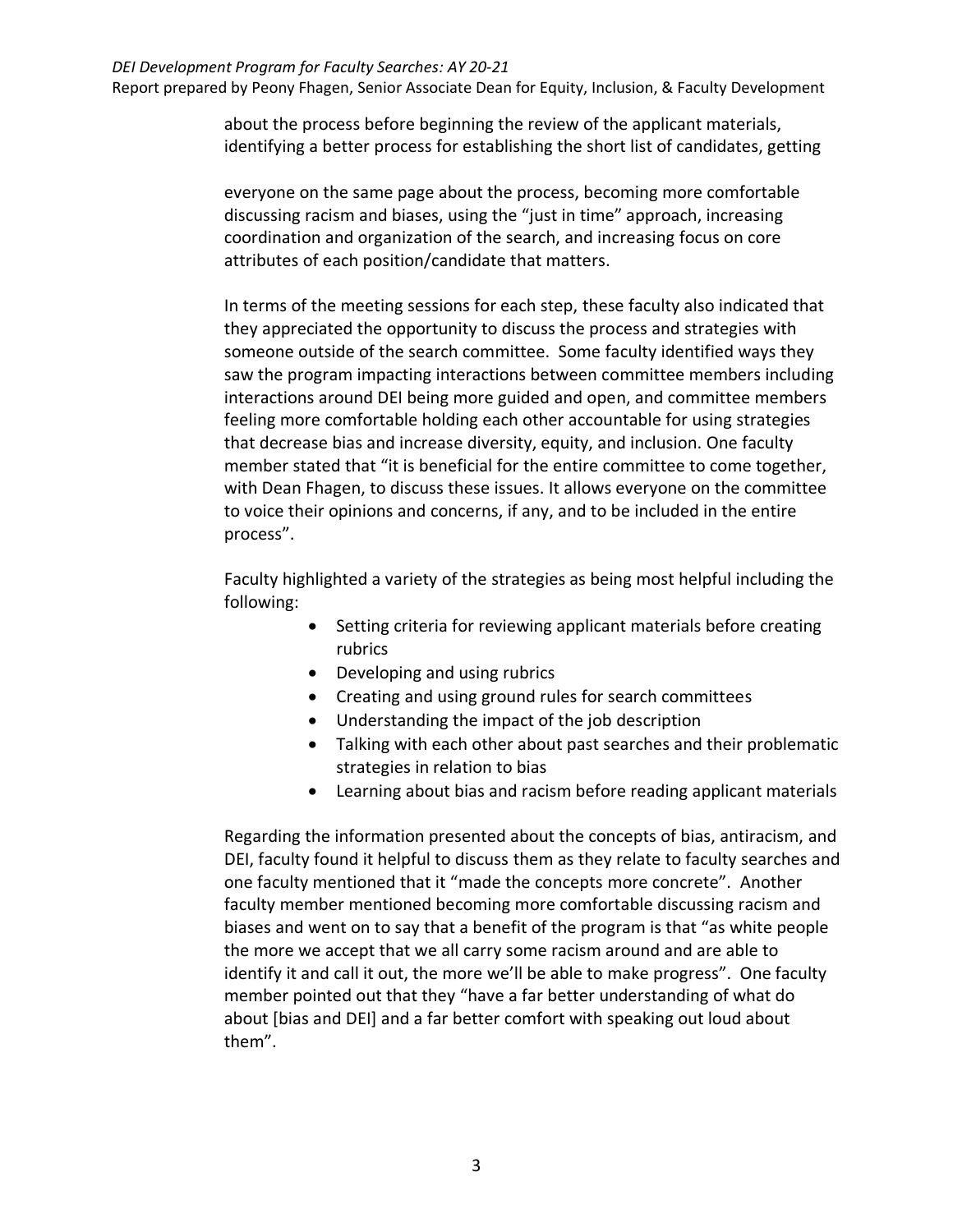## **d. Modifications to the Program**

I will be making two modifications to the program based on feedback faculty shared via the survey and during sessions. Some faculty commented that the recorded PowerPoint presentations were too lengthy and repetitive of the information provided in the guidebook. Other faculty thought that four sessions was too many and that maybe some of the sessions could be delivered asynchronously. Based on this feedback, I plan on making the following modifications to the program:

- 1. Offer step 1 asynchronously. A step 1 session meeting will be optional to accommodate department and programs who want to develop and submit their position descriptions before the fall semester begins. This will also decrease the number of session meetings to three which will make the program more manageable. This modification will be in place for AY 21-22
- 2. Divide the PowerPoint presentations into several short, recorded presentations to make them more accessible and less time consuming and to decrease the overlap between the information presented in the guidebook and the presentations. This modification will be in place for AY 22-23.

# **III. AY 20-21 Faculty searches: Demographic information**

In this section of the report, applicant demographic information is provided for the general applicant pools, phone/skype/zoom short interviews, and campus interviews. While campus interviews are usually conducted in-person, they had to be done over zoom due to being remote in the last academic year.

While the analysis provided here is useful; we recognize the importance of developing a report that provides a comparison of demographics over time from year to year. Going forward, this annual report will include percent comparisons with the previous year(s) to track progress, or the lack thereof.

To put the percentages represented in Table 1 in perspective, we should consider the results of [NSF's survey of earned doctorates](https://ncses.nsf.gov/pubs/nsf21308/data-tables). In 2019, the total number of doctorate recipients in the United States was 55,703. Of this total .02% were American Indian (female = .01; male = .01%), 27% were Asian/Asian American (female = 10.7%; male = 16.5%), 5.5% were Black/African American (female = 3.2%; male = 2.2%), 7% were Latino/a/x (female = 3.6%; male = 3.6%), 2% were more than one race (female = 1.2; male = 1%), and 50% were White/European American (female = 23.7%; male = 26.7%). In terms of gender binary categories, 54% of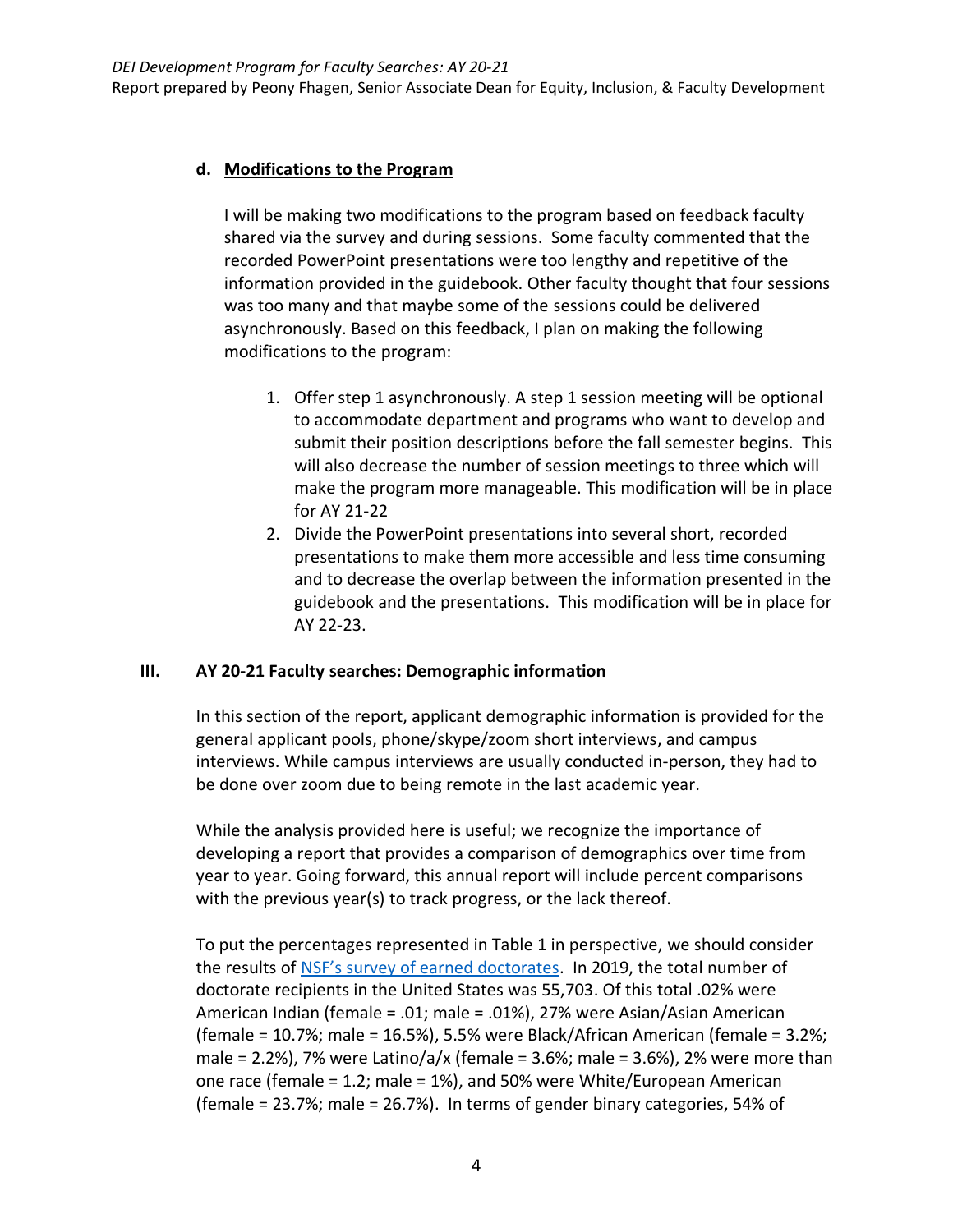#### *DEI Development Program for Faculty Searches: AY 20-21*

Report prepared by Peony Fhagen, Senior Associate Dean for Equity, Inclusion, & Faculty Development

doctorate recipients in 2019 identified as male and 46% identified as female. This survey has been conducted since 2010 and the data show a steady increase in absolute number of doctorate recipients overall and among individuals who identify with marginalized racial social identities and as female. However, the percentage increases are nominal (less than 1%).

Table 1 demonstrates that CC's faculty searches would benefit from increasing the representation of applicants with marginalized racial and gender identities in the overall pool and at each phase of the search process to be more in-line with the national percentage of doctorate recipients. This will help to increase the likelihood of hiring an excellent candidate who will diversify the faculty. To support the use of strategies all year round to attract and recruit applicants from diverse backgrounds, workshops will be offered for faculty in the upcoming academic year.

In terms of representation through the three phases of the search process, Table 1 demonstrates that White female applicants are represented at a higher percentage in the phone/skype/zoom interview phase (26%) and campus interview phase (38%) relative to the percent of White women represented in the overall applicant pool (20%). One interpretation of this data relates to the reality that White women in the academy have benefitted from multiculturalism and inclusion policies becoming what has been referred to as "the White face of multiculturalism" (Daniel, 2019). Perhaps there is an unspoken practice in searches at CC that entails actively decreasing bias against White female applicants to increase the likelihood of hiring a White female candidate with the aim of shrinking the gender gap that existed historically at CC. The success of shrinking the gap between White men and White women among the faculty at CC is admirable and an important accomplishment. However, while all women have been, and continue to be, marginalized in the academy, particularly in certain field areas, we must explore an unspoken and uncomfortable reality that has developed as more White women earn leadership roles in the academy; how White female practices of racism has impacted hiring and faculty retention at CC.

Going in a different direction across the phases of searches is the representation of Asian/Asian American males. There is a decrease in representation for Asian/Asian American male applicants from the applicant pool (15%) to the phone/skype/zoom interview phase (6%). However, representation increased to applicant pool percentages from the phone/skype/zoom interview phase to the campus interview phase (12%).

Over or underrepresentation, relative to the percent of representation in the general applicant pool, and between short phone/zoom and campus interviews, may indicate bias that has not been adequately regulated during the search process. As we continue to work on developing inclusive, equitable, and fair search practices, we hope representation will be more consistent by race and gender, the intersection of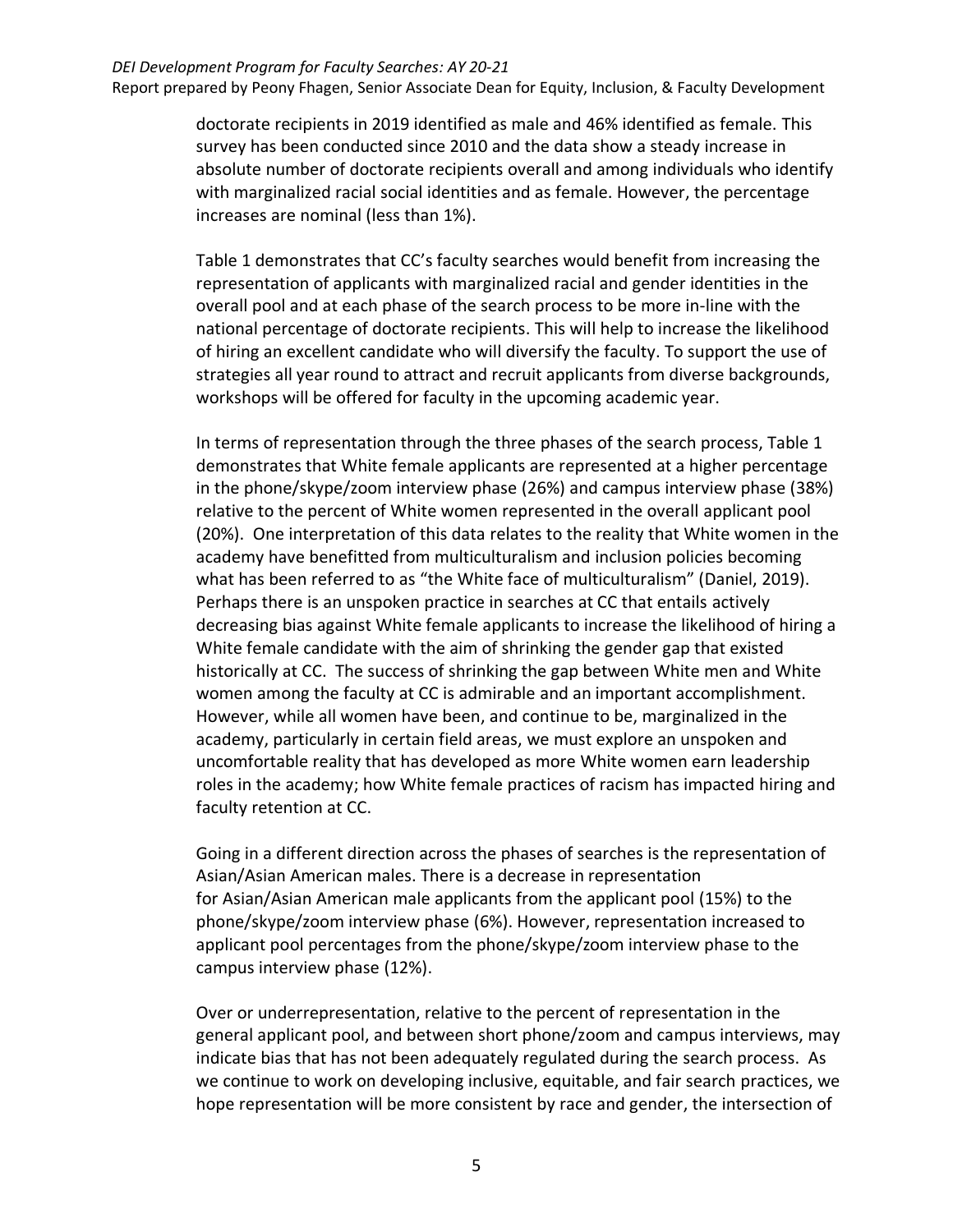#### *DEI Development Program for Faculty Searches: AY 20-21*

Report prepared by Peony Fhagen, Senior Associate Dean for Equity, Inclusion, & Faculty Development

these two social categories, through the phases of the search process. Finally, we need to be mindful of representation variability across field areas. This report purposefully includes percentages based on all the tenure-track searches conducted in AY 20-21 that resulted in a hire regardless of field. While this information is important to gauge progress on our goal of increasing and maintaining faculty compositional diversity, we also need to consider the disaggregated data by field area. To that end, each chair/program director whose department/program made a tenure-track hire will receive a report that provides people admin data analysis for their search, national percentages of doctorate recipients by their field of study, gender, and race/ethnicity, and suggestions for recruiting strategies all year round.

Finally, of the 9 tenure-track hires in AY 20-21, 56% were women and 44% were men. Six (66.7%) of the hires identify with a marginalized racial/ethnic group including 1 Asian/Asian American woman, 2 Asian/Asian American men, 1 Latina, and 1 man and 1 woman who identify with two or more races. Three hires identify as White (2 White women and 1 White man).

### **Reference**

Daniel, B. J. (2019). Teaching while Black: racial dynamics, evaluations, and the role of White females in the Canadian academy in carrying the racism torch. *Race Ethnicity and Education*, 22(1), 21-37.